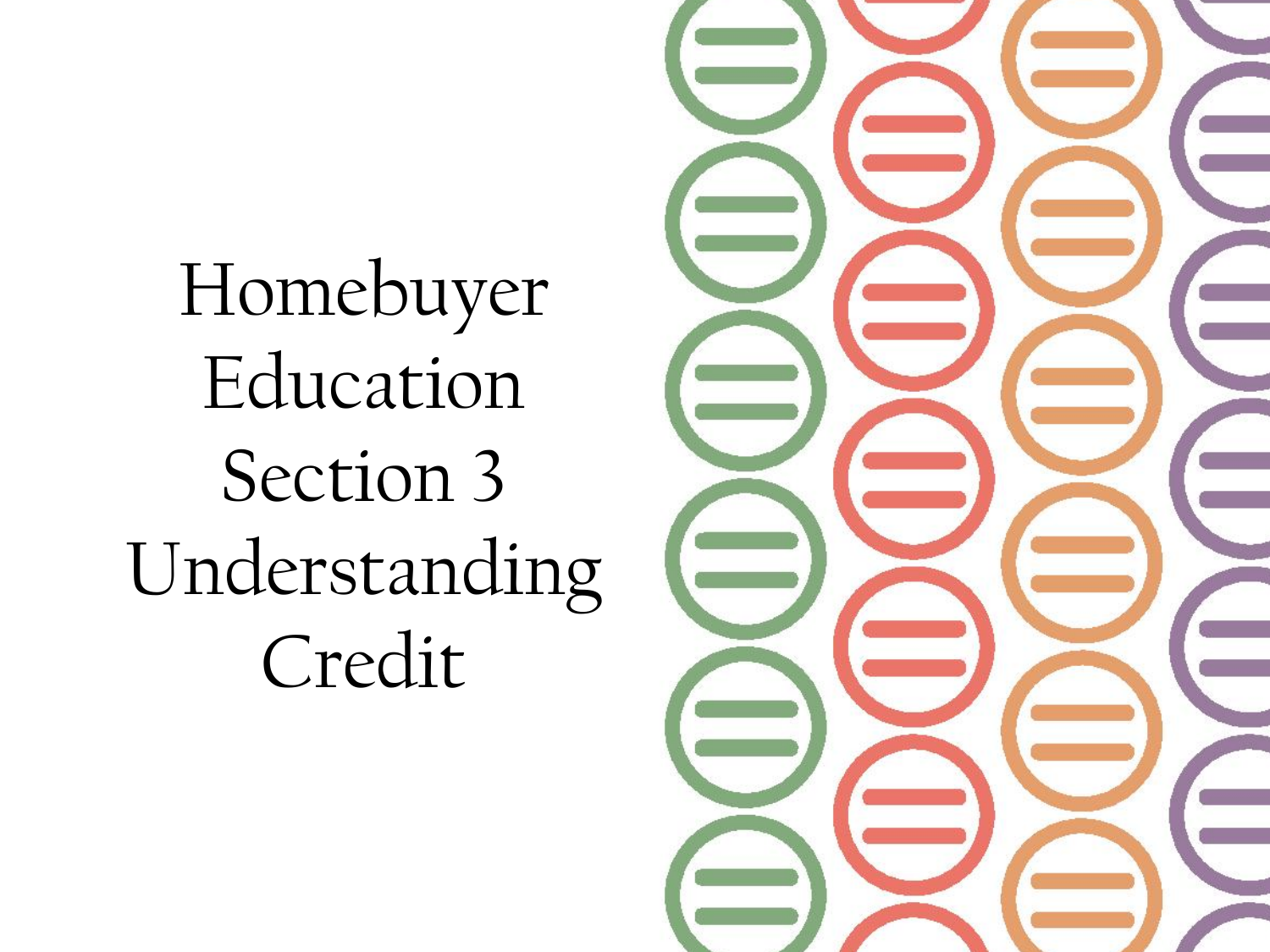

## **American Economy Runs on Credit**

- When lots of goods and services are sold
- You are encouraged to make payments over time so you will buy more now

## **Lenders Make Loan Decisions Based on Credit History**

- Your creditors report your payment history to Credit Reporting Agencies
- CRA's assign a Credit Score (or Risk Score) based on a mathematical formula
- Loan Underwriters use credit scores and other factors in deciding to give loans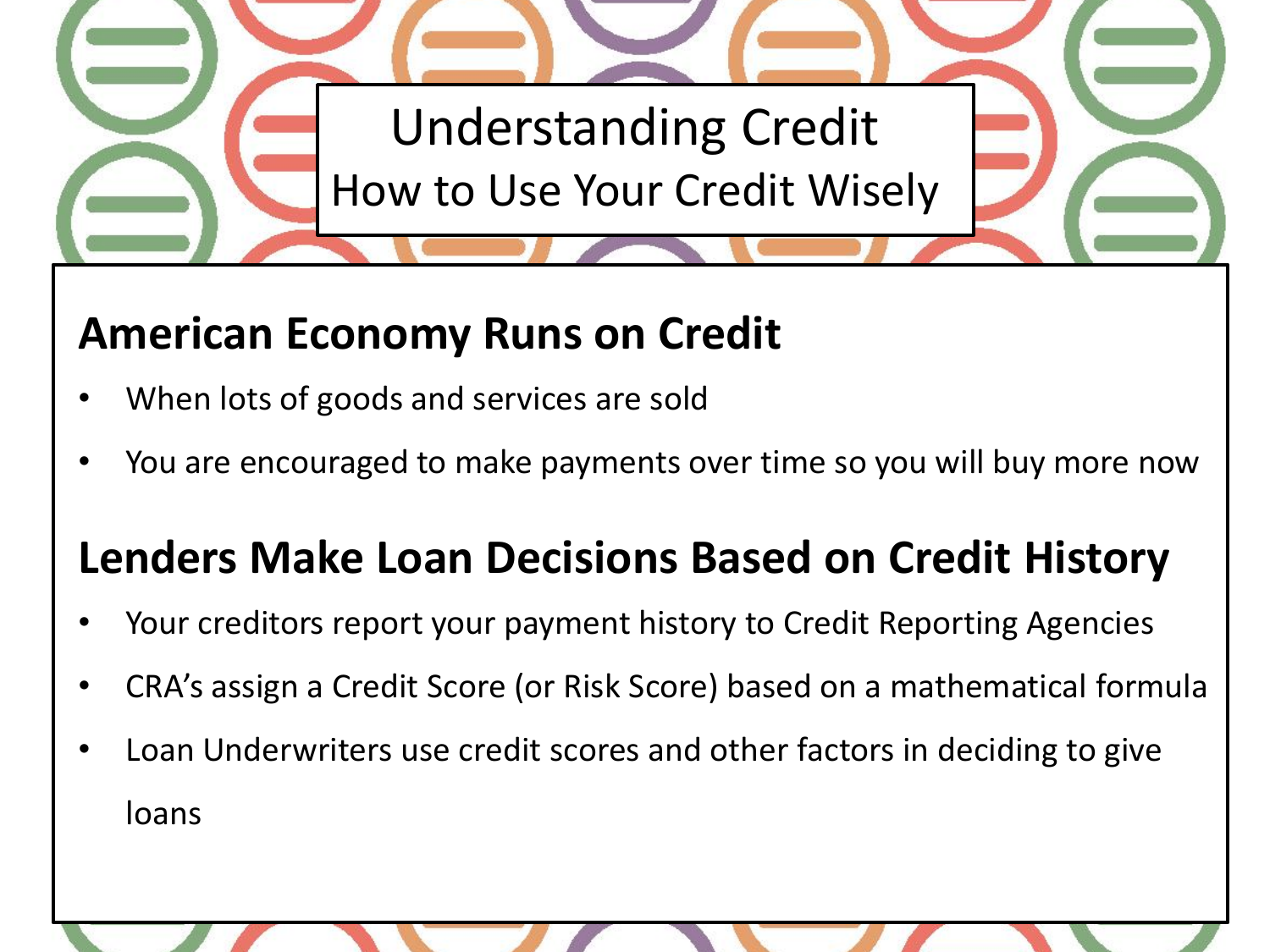Understanding Credit How to Use Your Credit Wisely

## **Credit Regulations and Legislation**

- -The Equal Opportunity Act (ECOA)
- -Consumer Credit Protection Act (1968)
- -Fair Credit Reporting Act (1971)
- -Fair Credit Billing Act (1975)
- -Fair Debt Collection Practices Act (1978)

-Fair and Accurate Credit Transaction Act (FACT Act or FACTA) (2003) -Credit Card Accountability, Responsibility, and Disclosure (CARD) or Credit CARD Act of 2009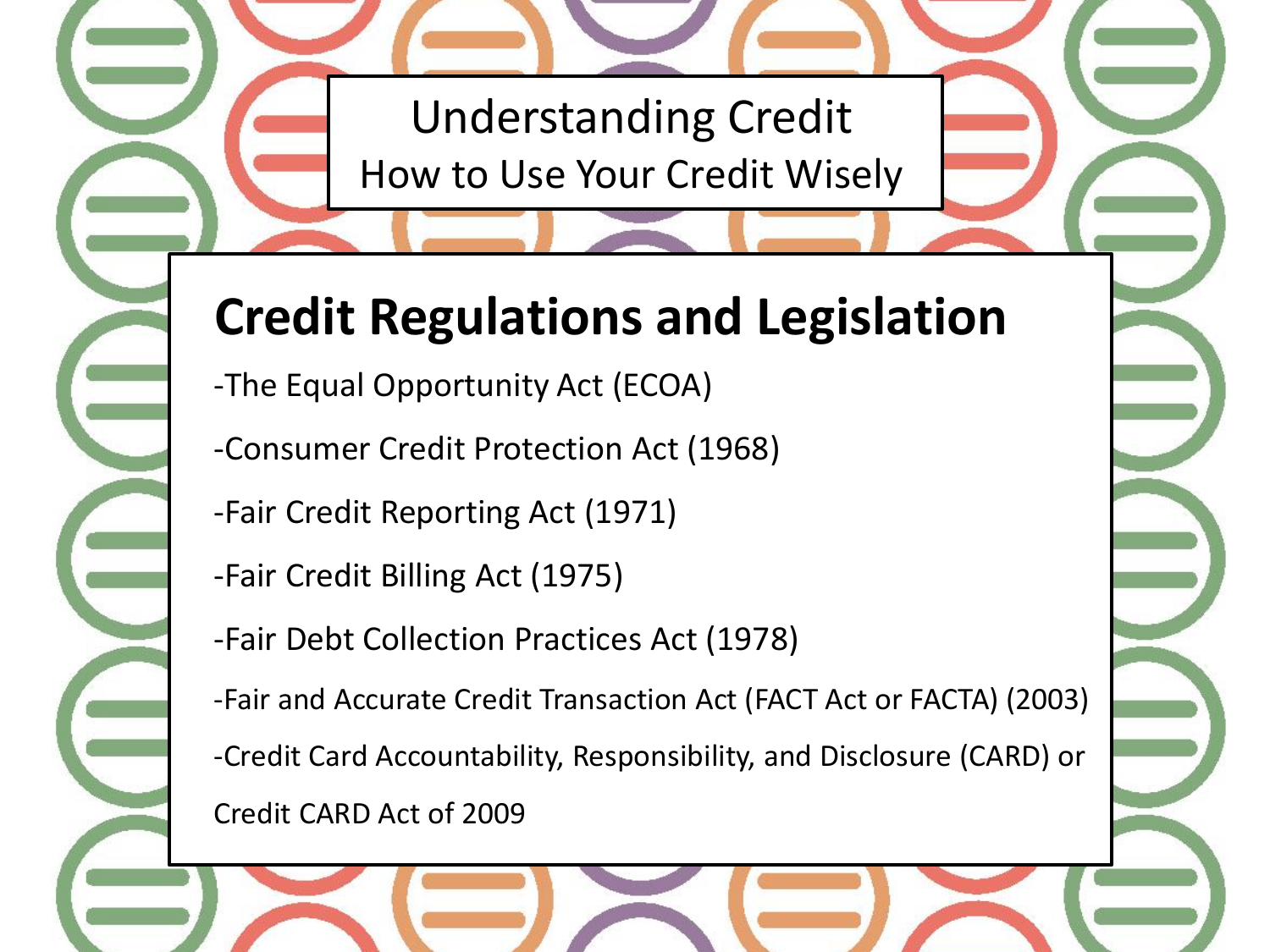## **Sources of Credit**

### Traditional sources:

- Banks and credit unions
- Credit cards
- Major finance corporations: GMAC, GE Credit

## Non-Traditional sources:

- Check cashing
- Payday loans
- Rent to own businesses
- Pawnshops
- Car title loans
- Quick refund tax services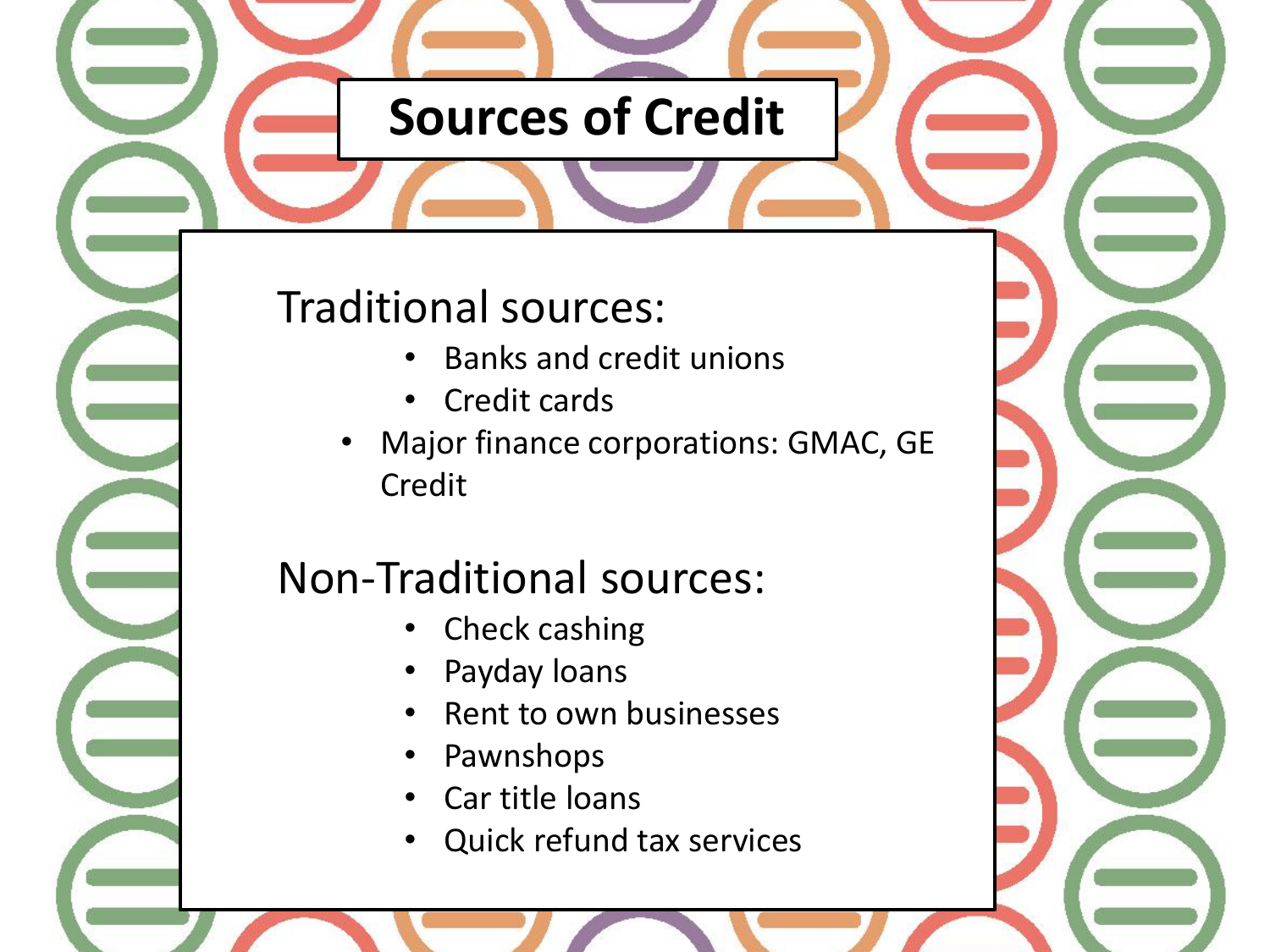

## **Types of transactions that are reported to credit bureaus for your credit record**

- Bank loans
- Most care loans (From major lending companies- not companies that self finance- where you make payments to the car salesman)
- Loans from credit unions
- Credit cards

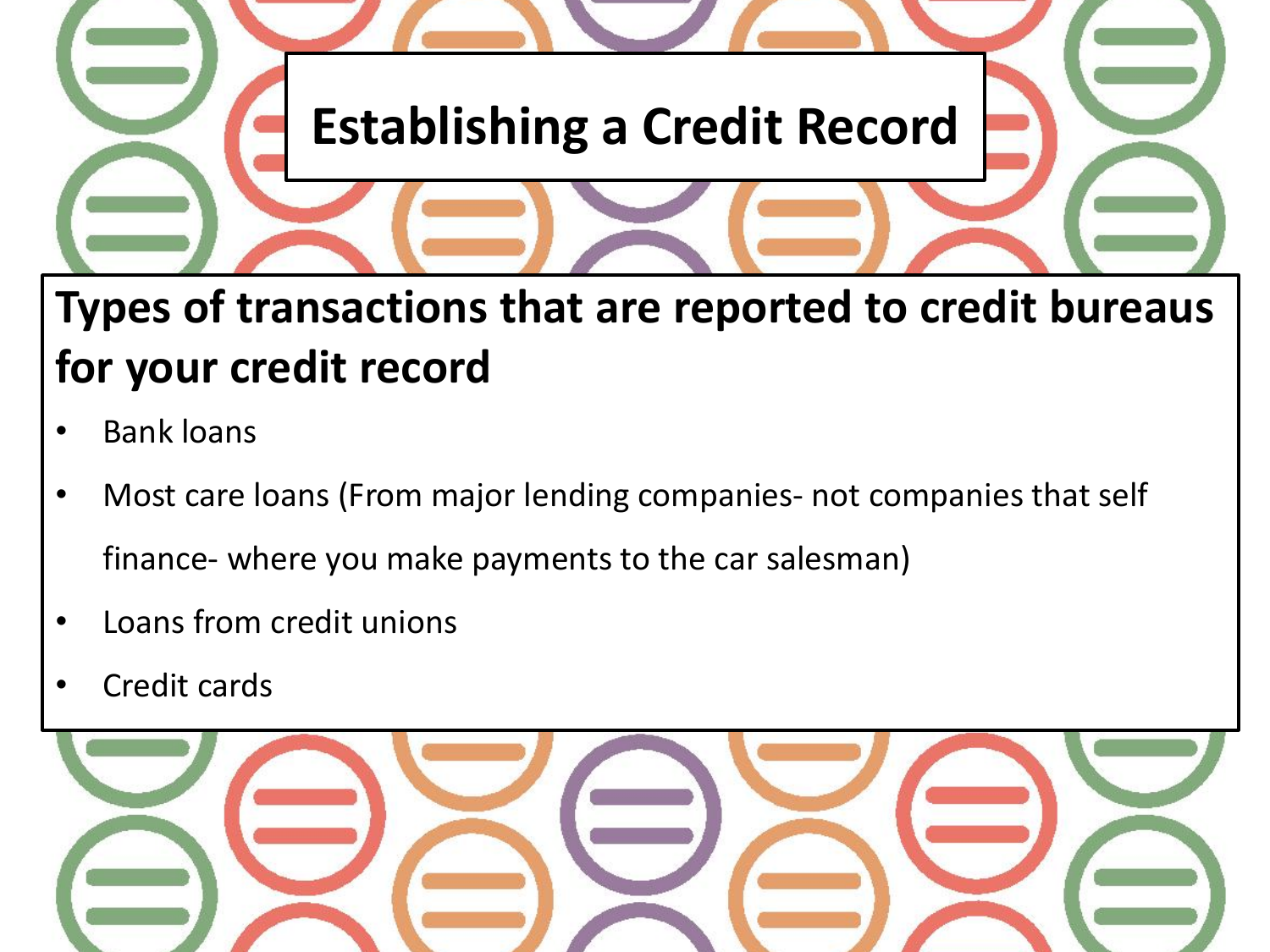#### **Things that usually do not show up on your credit bureau report**

- -Rent payments
- -Utility payments
- -Non- traditional sources of credit
- -Cash payments

#### -**Some lenders will consider additional information if hour credit record isn't established**

- Letters from landlord

-Letters from other places where you have made regular, timely payments -Letters from nontraditional lending sourcesif you can get one

-Rent-to-own store car title loans

#### **Correcting and Improving Your Credit Score**

-Your credit report may be wrong, or you may be able to improve it

- -Common mistakes on Credit Records
- -Steps to rebuilding your Credit Score
- -Ask your bank for a passbook savings loan

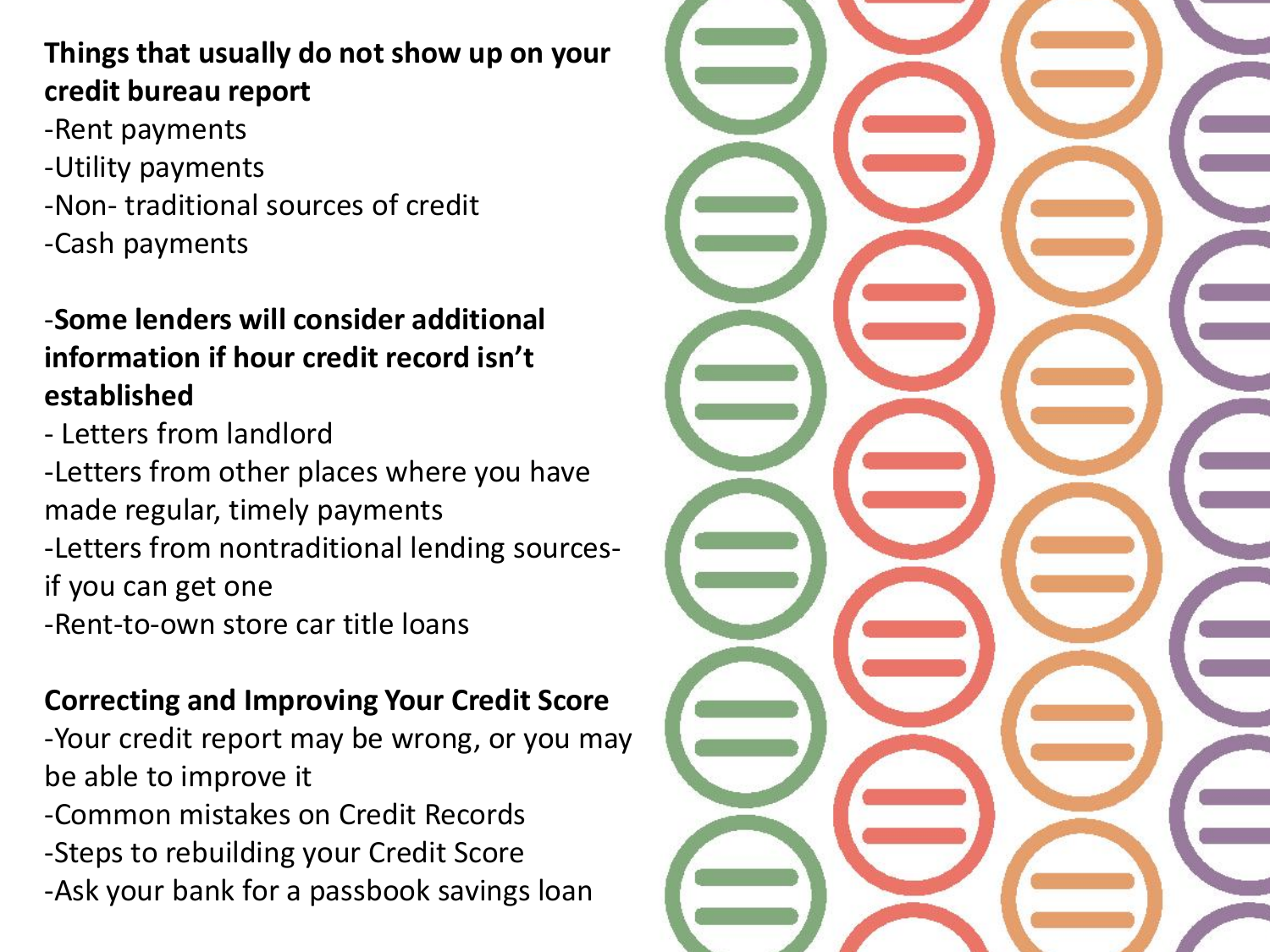# **Correcting and Improving Your Credit Score**

- **Your credit report may be wrong, or you may be able to improve it**
	- 1 in 4 credit reports contain an error
	- Obtain your free annual copy of your file and check it periodically
	- Credit counselors will help you obtain your credit history and rebuild your credit

### • **Common mistakes on Credit Records**

- Information in your file is from someone else with the same name
- **Fig. 5** Former spouses appear on credit record
- **The balance listed is incorrect**
- Unauthorized inquiries into your credit are listed

### • **Steps to rebuilding your Credit Score**

- Request copy of credit record
- **EXECTE:** Review record and make sure everything is accurate
- **Pay off all past due accounts**
- Write an explanation letter to become part of your permanent file
- **Negotiate with the creditors to get negative information cleared**
- Add positive information to the file. Not all info gets in your file
- **Establish credit in your own name**
- **Start making payments on time**
- Work with local merchants to see if they are willing to establish an account for you